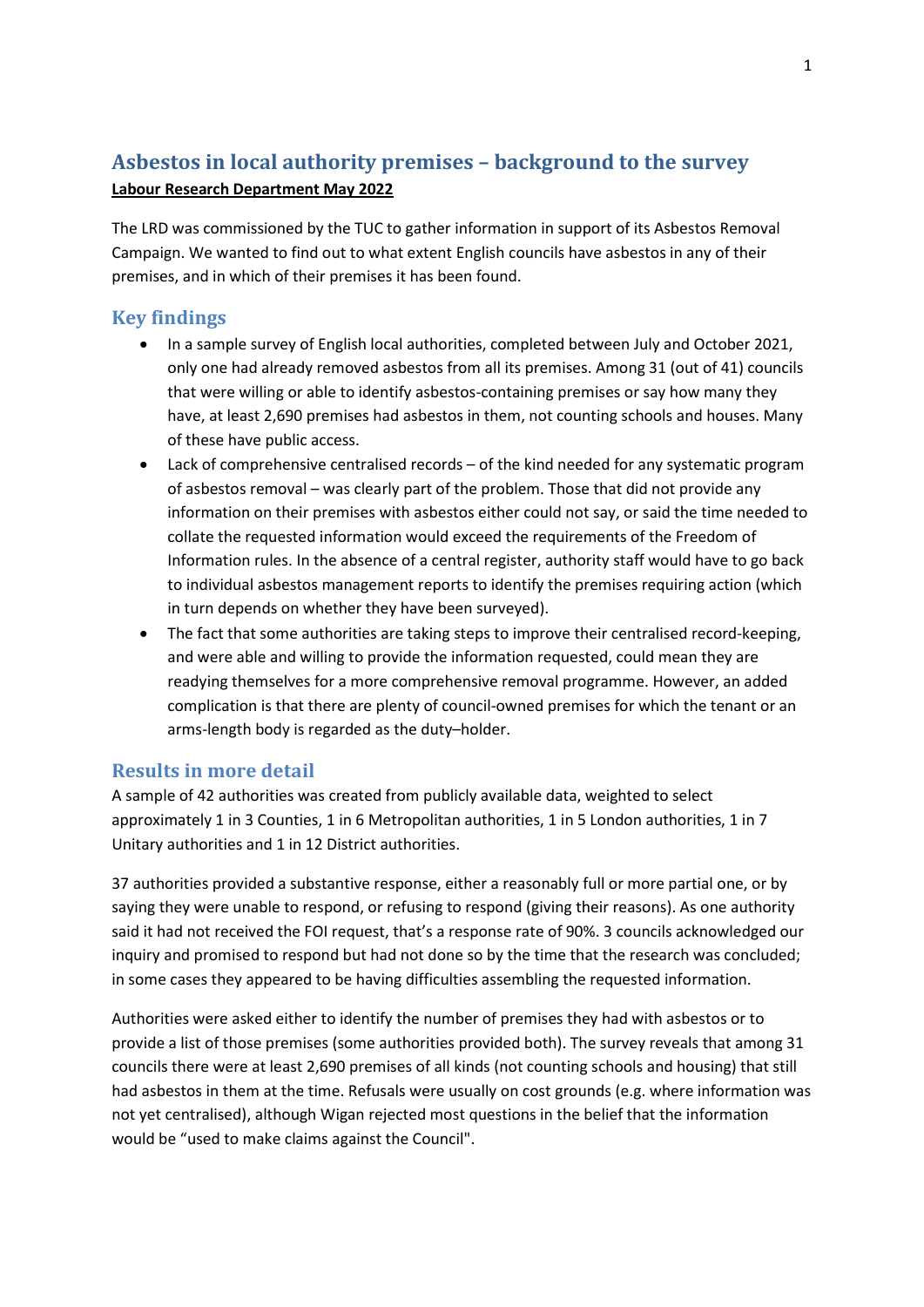The types of premises still containing asbestos proved to be varied but included buildings in parks and open spaces; premises run on an arms-length basis (for example, leisure centres); and premises let to tenants where the council is not the duty holder (or shares that duty). Many of the premises with asbestos have public access, but others are closed, empty or un-used. The lack of comprehensive centralised records was a clear problem for a number of authorities (exacerbated in some cases by council mergers) but some were actively taking steps to centralise and update their records.

A summary of the number of premises with asbestos at the time of the survey is given in Table 1. A simple comparison with the overall number of premises (excluding schools and houses) was only available for a limited number of cases, and caveats applied (see Table 2). A summary of responses by region is provided in Table 3. The survey sample was made up of varying numbers of authorities from different English regions<sup>1</sup> the priority having been to ensure coverage of councils of different types. A description of the sample is set out in Table 4.

## Table 1: How many premises with asbestos

Council **Type Premises with asbestos** Adur District Council District Council 77 Allerdale District Council District Council 6 Barrow-in-Furness Borough Council | District Council 39 | State Council 39 | State Council 39 | State Council 39 Bolton Council **Metropolitan District Council** Material Age and Metropolitan District Council Age and Metropolitan District Council Age and Metropolitan Metropolitan District Council and Metropolitan Metropolitan Metropoli Brent **Example 2018** London borough 1999 Prent 1999 9 Brentwood Borough Council **District Council 17** and 17 Broxbourne Borough Council District Council at least 20 Buckinghamshire County Council Unitary authority at least 542 Central Bedfordshire Council Unitary authority 166 Chorley Council District Council 0 Cotswold District Council District Council 45 Dorset Council **Domain Council** Unitary authority **and Council** at least 329 Gosport Borough Council **District Council 16** Council 16 Hillingdon London boroughs 66 Hounslow **London boroughs**  $\vert$  6 corporate & 48 open spaces (54)\* Lancashire County Council County Council County Council 152 Lincolnshire County Council County Council 128 Maldon District Council District Council 38 Merton and the control of the London borough the control of the control of the control of the control of the control of the control of the control of the control of the control of the control of the control of the control Mole Valley District Council District Council 15 Newcastle Upon Tyne City Council | Metropolitan District Council | The Council | The Council | The Council of S North Tyneside Borough Council Metropolitan District Council and Metropolitan A5 Reading Borough Council **Council** Unitary authority **1998** and 1999 **1998 1998 1998** 

The table summarises what was known about the number of premises with asbestos at the time of the survey.

<sup>&</sup>lt;sup>1</sup> including Selby in Yorkshire and the Humber (no substantive response received)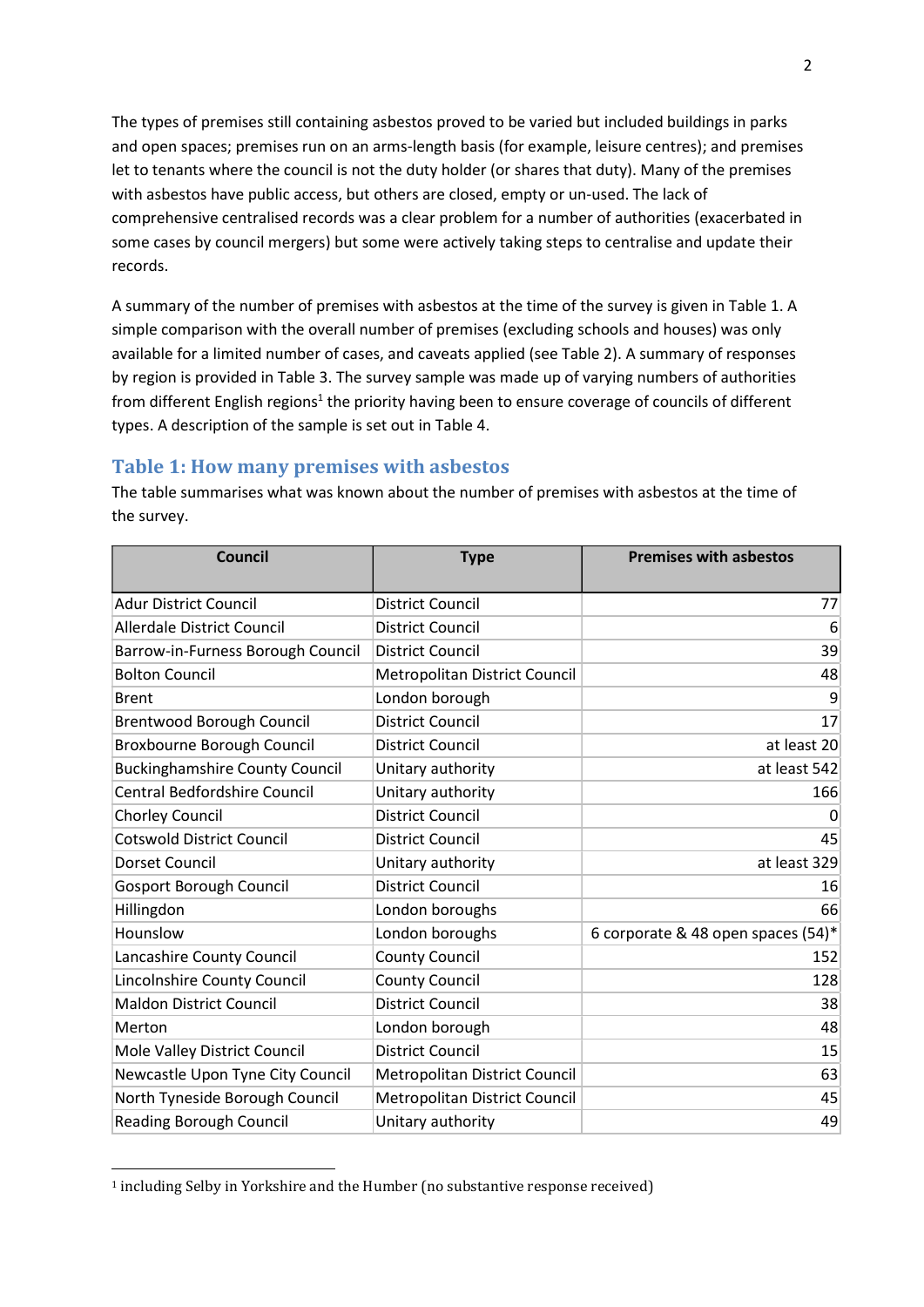| <b>Rutland County Council</b>                                                        | Unitary authority                    | 27                    |
|--------------------------------------------------------------------------------------|--------------------------------------|-----------------------|
| <b>Somerset County Council</b>                                                       | <b>County Council</b>                | 77                    |
| <b>Staffordshire County Council</b>                                                  | <b>County Council</b>                | 147                   |
| Teignbridge District Council                                                         | <b>District Council</b>              | 91                    |
| Wandsworth                                                                           | London borough                       | 112                   |
| <b>Wirral Borough Council</b>                                                        | <b>Metropolitan District Council</b> | 69                    |
| <b>Wolverhampton City Council</b>                                                    | Metropolitan District Council        | 176                   |
| <b>Worcestershire County Council</b>                                                 | <b>County Council</b>                | 69                    |
| Information based on responses<br>from 30 councils<br>* numerical total not included |                                      | Total: at least 2,692 |

# Table 2: Quantifying the incidence of asbestos

The table indicates some of the qualifications or caveats applying to the numbers in Table 1 (more detail is provided in Table 3).

- Allerdale: 6 properties with asbestos out of 12 but "unsure" about leisure centres
- Barrow-in-Furness: 39 properties with asbestos out of 43
- Bolton: 48 properties with asbestos out of 376 for which it is the duty holder
- Broxbourne: possibly 20 properties\* with asbestos out of 141 (118 for which it is duty holder) \* aspects of the council's response unclear(see page 4)
- Buckinghamshire: at least 675 contain some asbestos (out of 750 including 133 schools)
- Gosport: 16 properties with asbestos out of 75
- Hillingdon: 66 properties with asbestos out of 216 "sites" (114 for which it is duty holder)
- Lancashire: 152 properties with asbestos out of 193
- Mole Valley: 15 properties with asbestos out of 15
- North Tyneside: asbestos "previously found" in 45 out of 91 NTC-owned premises
- Rutland: 27 properties with asbestos out of 55
- Somerset: 77 properties with asbestos out of 128
- Wandsworth: 510 premises but 148 excluding 362 commercial, 112 with asbestos

## Table 3: Responses from the regions

The table provides a summary of responses received (these were provided in a variety of formats and with varying levels of detail).

## EAST MIDLANDS

Rutland County Council (Unitary authority)

Total premises 55; premises where asbestos found: 27

Response summary: table showing a total of 55 premises (not listing HRA garages or plant rooms; buildings classed as whole unless separate party wall including services) of which 27 have asbestos (in some cases suspect but not tested due to accessibility). There are 2 properties that are used by the authority where it is not a duty holder, and potentially some council-owned property where there is a deemed shared responsibility or tenant's primary responsibility.

## Lincolnshire County Council

List provided, premises where asbestos found: 128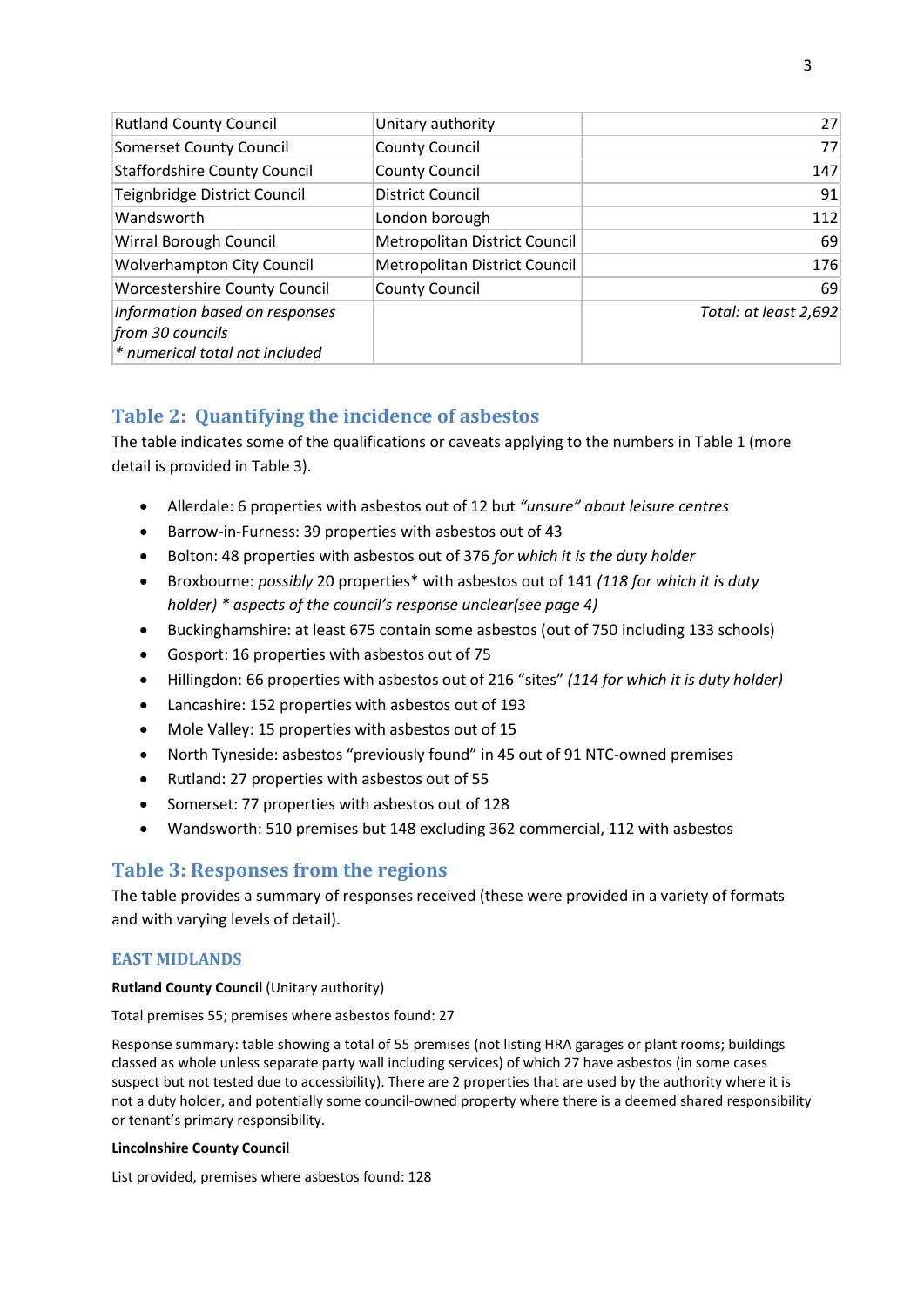Response summary: Not all questions were answered on cost grounds but a table was provided containing the details of all 128 LCC non-school properties known to contain asbestos "where we have some responsibility for asbestos management" (along with information on schools). The authority pointed out that although it aims to independently inspect the condition of the asbestos on an annual basis this is not always possible, however, the tenants of each building are also responsible for routine inspections.

## EAST OF ENGLAND

## Suffolk County Council

Response summary: the authority provided a link to its on-line land and buildings list (https://www.suffolk.gov.uk/land-and-building-assets) which lists 2409 premises – many of them educational. But other questions were refused on cost grounds: the time involved would exceed 18 hours as it would be necessary to go through each individual asbestos management report "as this is not stored centrally".

## Broxbourne Borough Council (District Council)

Total premises 141; premises where asbestos found at least 20 (see below)

Response summary: the council has 141 buildings overall (excluding houses and schools), 118 for which it is the duty holder (the duty holder is the leaseholder in leaseholder agreements). However the number that have had asbestos surveys was given as 51. Although the response said "3" had asbestos present overall, the spreadsheet also indicated that asbestos was present at 1 leisure centre, 16 community/other leisure buildings and 3 administrative buildings. That aspect of the response was queried but clarification was not received so it is difficult to conclude how many of the authority's premises have asbestos.

## Brentwood Borough Council (District Council)

List provided; premises where asbestos found 17

Response summary: Spreadsheet of 17 varied premises, 13 open to the public, with date of current risk assessment ranging from September 2016 to January/February 2021. They included burial ground chapels, a civic building and offices (the town hall), community halls/hub, leisure centres, operational depots, a plant nursery used by a charity, a public car park, and public changing rooms at playing fields.

#### Maldon District Council

List provided; premises where asbestos found 38

Response summary: a spreadsheet was provided indicating 38 buildings with asbestos present, mostly with public access, and including the original survey dates, comments and a date of last inspection. In certain identified cases the duty to inspect lies with the leisure-management company or leaseholder.

## Central Bedfordshire Council (Unitary authority)

List provided; premises where asbestos found 166

Response summary: partial refusal on grounds of cost as it has "at least 55 buildings which contain asbestos (not including farms buildings)" but the authority provided a list of 166 buildings with asbestos, indicating building type and separately counting multiple premises at certain locations. These buildings were described as having had a re-inspection of asbestos within the last year and with a "Frontline system" management plan reviewed each year.

## LONDON

#### Islington

Response summary: refused on cost grounds, the authority suggested narrowing the request.

#### Hillingdon

Response summary: the authority provided totals based on "sites", some of which have multiple buildings. Out of 216 sites it is duty holder for 114, 102 had surveys (12 sites built after 2000 do not), asbestos found and being managed in 66 (63 with public access), 43 had plans written or reviewed after 01/01/2019. With details provided for social care facilities (24), libraries (17), community centres (12), leisure centres (5) and admin buildings (1), most sites were not accounted for in any more detail.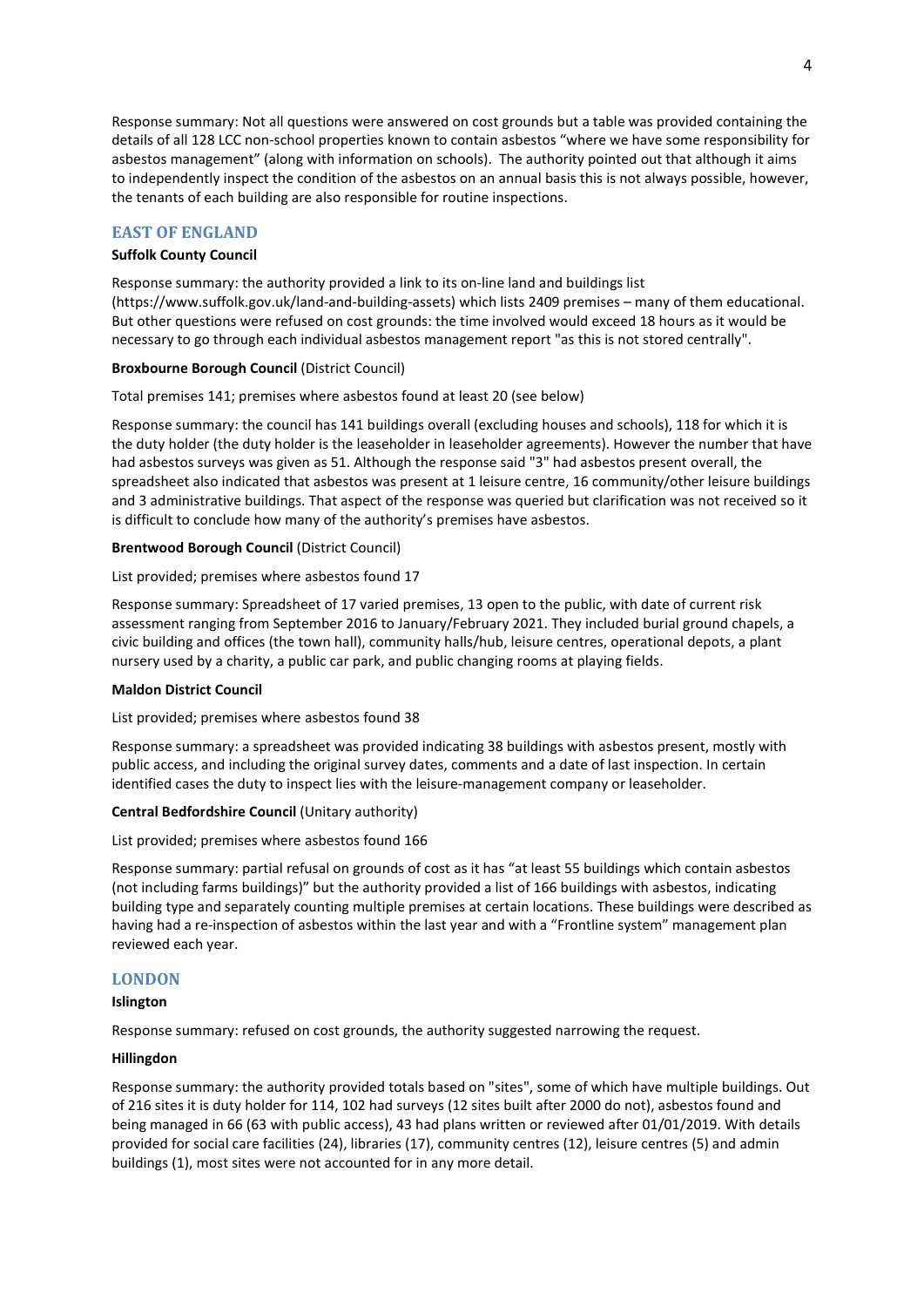#### Brent

List provided; premises where asbestos found: 9

Response summary: the authority responded using the LRD template table within an email (not as an attachment) with 9 premises named. It was unaware of any local authority-owned premises for which the authority is not the duty holder, or local authority-used premises for which someone else is the duty-holder.

#### Hounslow

Lists provided; properties under review in many cases

Response summary: the authority provided a list of around 25 corporate properties of which 6 appear to have some indication of asbestos. In addition there are 8 leisure centres or libraries where the duty holder is Lampton Leisure, which were all under review (all libraries with known ACM's were undergoing new asbestos re-inspection surveys / risk assessments and management plans at the time of the inquiry). A separate spreadsheet for parks and open spaces identified 48 out of a total of 71 buildings that contain ACM's and a programme of new asbestos management/ refurbishment/demolition surveys was also underway. A copy of the council's 2021 asbestos management policy was also provided as part of its response.

#### Merton

List provided; premises where asbestos found: 48

Response summary: LB of Merton Corporate Sites - Asbestos Containing Materials spreadsheet, 48 premises with use, access and dates. The authority owns many commercial properties that are let to and occupied by tenants, where management responsibility lies with these tenants.

#### Wandsworth

Total premises 510 (but including 362 commercial premises for which duty-holder status was not given) Excluding those commercial premises the council was duty-holder for 148 buildings (excluding schools and housing) including 30 admin, 30 leisure centres, 12 libraries, 56 community centres and 20 social care sites. Of those, 112 have asbestos including 92 low/very low risk where it was left in situ. Removed from 8, 12 being planned for removal.

## NORTH EAST

#### North Tyneside Borough Council (Metropolitan District Council)

Total NTC-owned premises (excluding schools and housing) 91 (89 where the council is the duty-holder), asbestos previously found 45 (6 with public access) out of 68 with a survey present and 66 with a management plan (44 reviewed since 1 January 2019).

The premises types with asbestos present are cemeteries, childcare, children's home, community, countryside parks, depots, industrial premises, libraries, museums, offices, outdoor education, public toilets, recreation grounds and sports facilities.

#### Newcastle Upon Tyne City Council (Metropolitan District Council)

List provided; premises where asbestos found: 63

Response summary: a list of 63 premises was provided (many of them stated as "no NCC staff on site" instead of last management plan date). There are numerous premises where the authority is not the duty holder e.g. Urban Green Trust which manages all parks buildings, and other trusts running leisure facilities.

#### NORTH WEST

#### Lancashire County Council

Total premises with buildings 193; premises where asbestos found: 152

Response summary: a comprehensive text-based answer indicated that 152 out of 193 premises with buildings contain asbestos. Lancashire was referred to in Burnley's response as "the provider for the area".

#### Allerdale District Council

Total premises 12 (but see below); premises where asbestos found: 6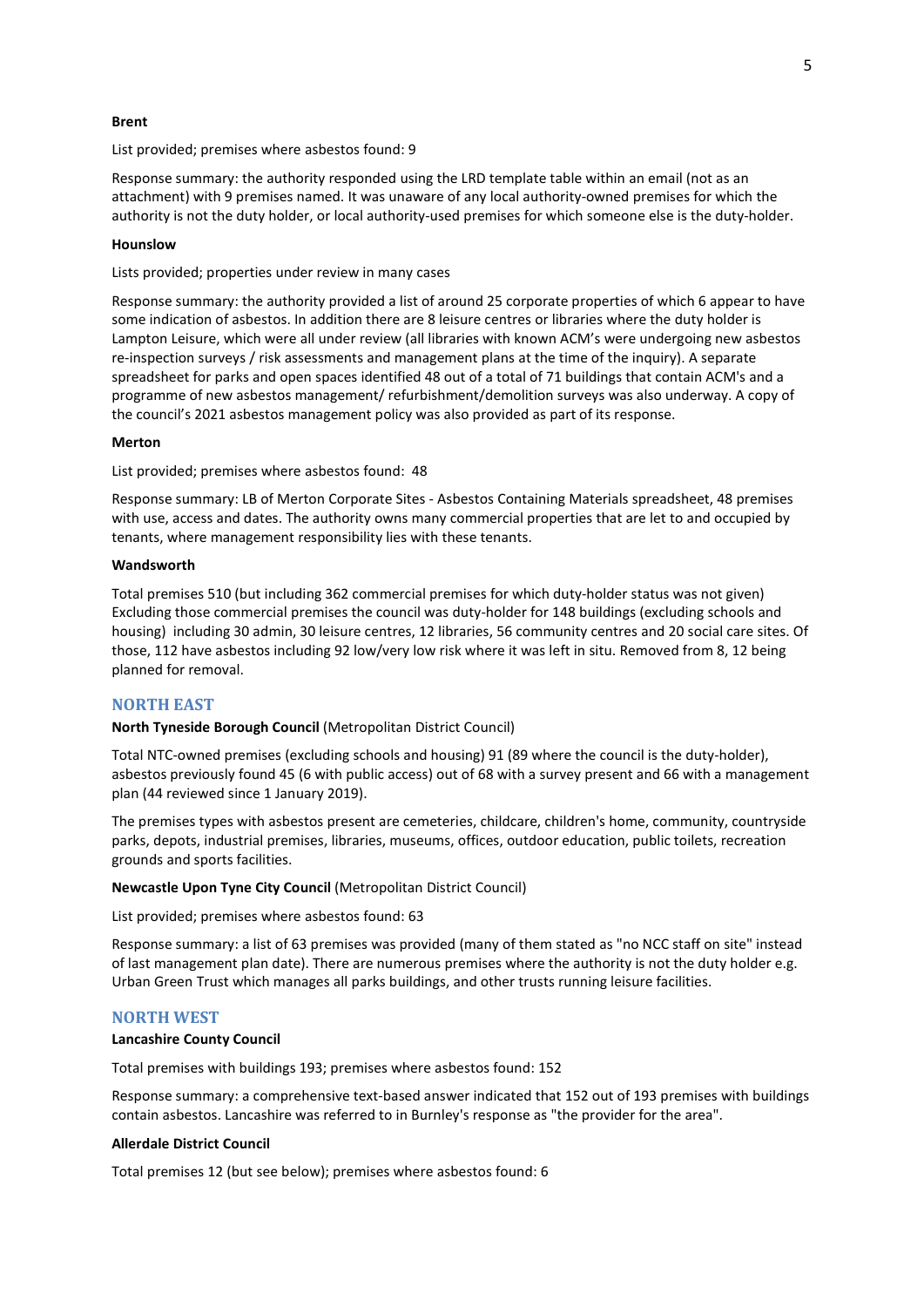Response summary: 6 premises with asbestos out of 12 excluding housing and schools (but "unsure about the leisure centres"); 46 let properties where the authority may be the duty-holder (including multi-let buildings within the 12, e.g. town halls) and 74 where the leaseholder is the duty holder.

### Barrow-in-Furness Borough Council

Total premises 43 (list also provided); premises where asbestos found: 39

Response summary: Out of 43 premises excluding housing and schools asbestos was found in 39, the same number as the total surveyed (35 with access to the public). The authority listed the 43 premises indicating the 13 with an AMP.

### Burnley Borough Council

The authority referred to Lancashire County Council as "the provider for the area".

## Bolton Council (Metropolitan District Council)

Total premises 376 (but see below); premises where asbestos found 48 (but see below)

Response summary: statistics were given for combined assets without land, broken down by community, education, non-educational, heritage and investment properties: 578 in all but Bolton is only the duty holder in the case of 376; 48 with information on asbestos (but information on leisure centres was not available).

#### Wigan Borough Council

Total premises 103

The authority rejected most questions on the grounds that "the Council believes that the information requested would be used to make claims against the Council". It gave the total number of premises where it is the duty holder as 103. It added that there are 44 council-owned assets for which the lease holder has full statutory responsibilities (to include asbestos management as the duty holder); and there are no properties leased by the council for which other persons are the Duty Holder.

## Chorley Council (District Council)

Response summary: "No council buildings have asbestos within them. Surveys carried out in 2018/19 identified the last remaining items of asbestos which have been removed"

Wirral Borough Council (Metropolitan District Council)

List provided; premises where asbestos found 69

Response summary: the council's response was provided as a spreadsheet with premises name, usage, public access, whether open or closed, and dates for the last asbestos risk assessment and review.

## SOUTH EAST

### Buckinghamshire (County Council)

Total premises 750 but that includes 133 directly maintained schools (making a non-school total of 617). At least 675 still contain some asbestos (no matter how small the amounts). The non-school/non-housing total with asbestos was not given (but must be at least 542).

Non-school premises owned by the council (which became a unitary authority on 1 April 2020, merging 5 formerly independent councils) include 26 libraries, 8 community centres, 9 leisure centres, 24 social care buildings and 22 administrative centres of various sizes.

All premises have asbestos logs in place. The Authority has carried out 230 fresh asbestos surveys since 1 January 2019. All premises have a management plan in place. All of the Authority's buildings are accessible to its own employees while about 700 are at least partially accessible in some way to the public.

Wherever possible, especially where more easily accessible, such as plant rooms, asbestos has been removed but where it has often used in construction and inaccessible– such as floor ducts for heating pipework – it has not been possible to remove so it is encapsulated.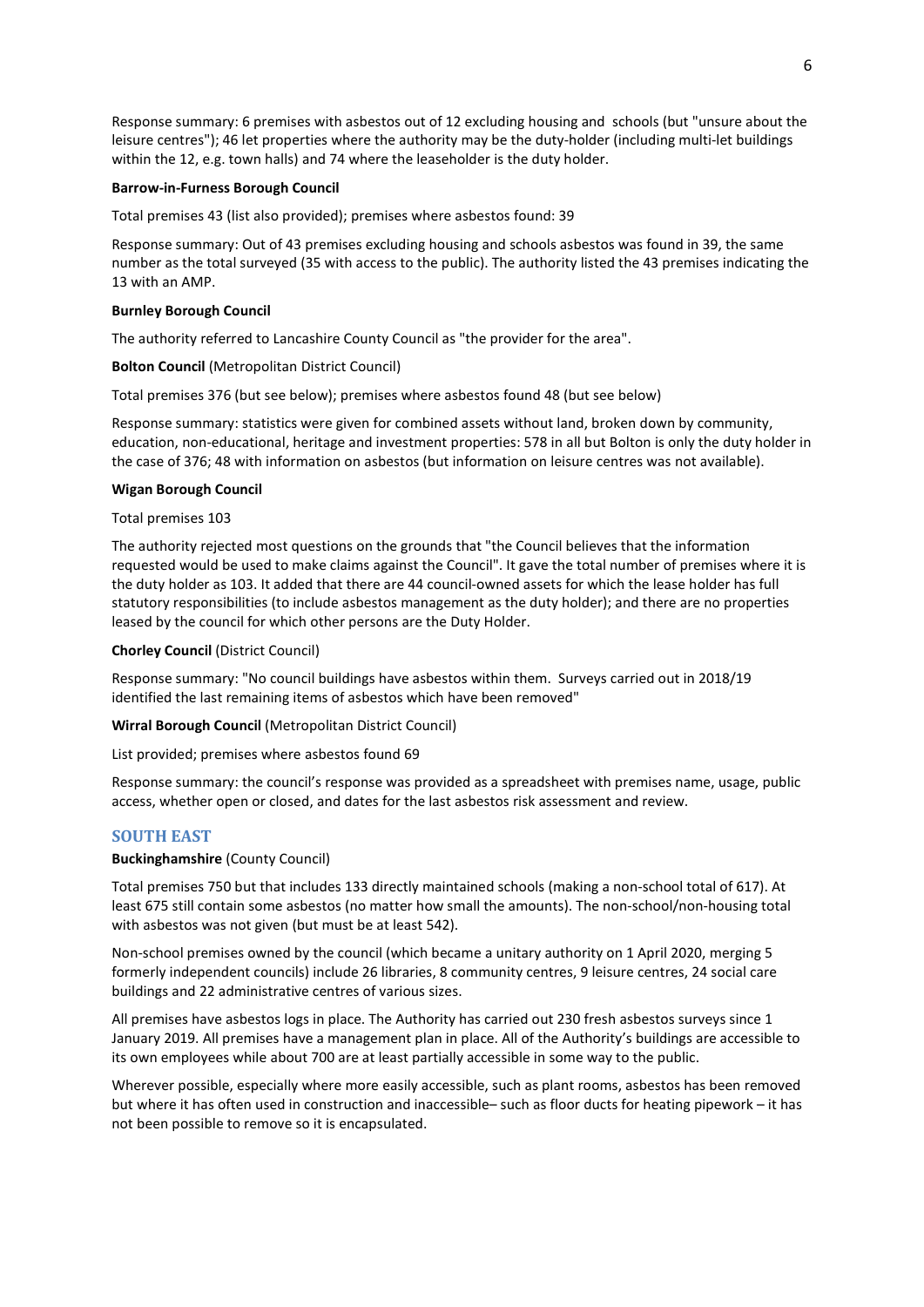Where asbestos is still present it is only retained under strictly controlled circumstances. It will only be possible to completely eradicate asbestos from every building when they are eventually demolished and replaced with new structures due to its inaccessibility in some instances.

The Council is the Duty Holder legally for all of these premises but for some buildings this duty is devolved in lease arrangements to external providers.

## Gosport Borough Council (District Council)

Total premises 75; premises where asbestos found: 16

Response summary: 75 premises, 43 where the council is the duty holder, 46 surveyed, 16 where asbestos found, 46 had a management plan, 67 had public access.

#### Mole Valley District Council

Response summary: 15 premises (5 with public access), all of which have been surveyed and found to contain asbestos, with a management plan (7 administrative buildings, 2 leisure centres, 1 community centre and 5 others). There are no premises (excluding housing and schools) the council owns for which it is not the duty holder, and none it uses for which someone else is the duty holder.

## Kent County Council

Refused on cost basis: the authority does not hold the data in the format requested/it would involve an extensive interrogation of the Council's records across teams within each of the directorates.

## Adur District Council

List provided; premises where asbestos found: 77

Response summary: the council's spreadsheet lists 77 assets that still have managed asbestos in them with 2020/2021 re-inspection dates. With leased-out properties for which they are not the duty holder, leases have individual/varying terms in respect of responsibility for asbestos. To help ensure that new tenants are aware of their responsibilities a tenant handbook is being prepared which will act as a prompt/reminder of the checks they should be carrying out.

#### Reading Borough Council (Unitary authority)

List of premises given; premises where asbestos found: 49

Response summary: the authority provided a web link to a 2021 Corporate Sites Asbestos Records page, which identified 49 properties with ACMs, 9 of them empty.

## SOUTH WEST

#### Somerset County Council

Total premises 128; premises where found 77

Response summary: its initial response letter indicated that the council was duty holder for 128 premises, 77 containing asbestos, whereas a spreadsheet provided with the response lists 1,588 land and/or building locations. A supplementary response confirmed that reviews are undertaken and management plans in place.

#### Dorset Council (Unitary authority)

Total premises 737, asbestos found in at least 329.

Response summary: The council was working towards moving all information to a central register as part of the new property database, so the information it was able to provide was incomplete. As things stood at the time of the inquiry its central register indicated at least 329 properties with asbestos, for which it is the dutyholder in 240 cases but not in 89 cases. Within the overall list of 737 properties that left 408 where it had no information in its central register, for 37 of which it was the duty holder. It added that all of the sites that require asbestos registers will have them at site level, but it just did not have that recorded in the database.

#### Plymouth City Council

Total premises approximately 2,500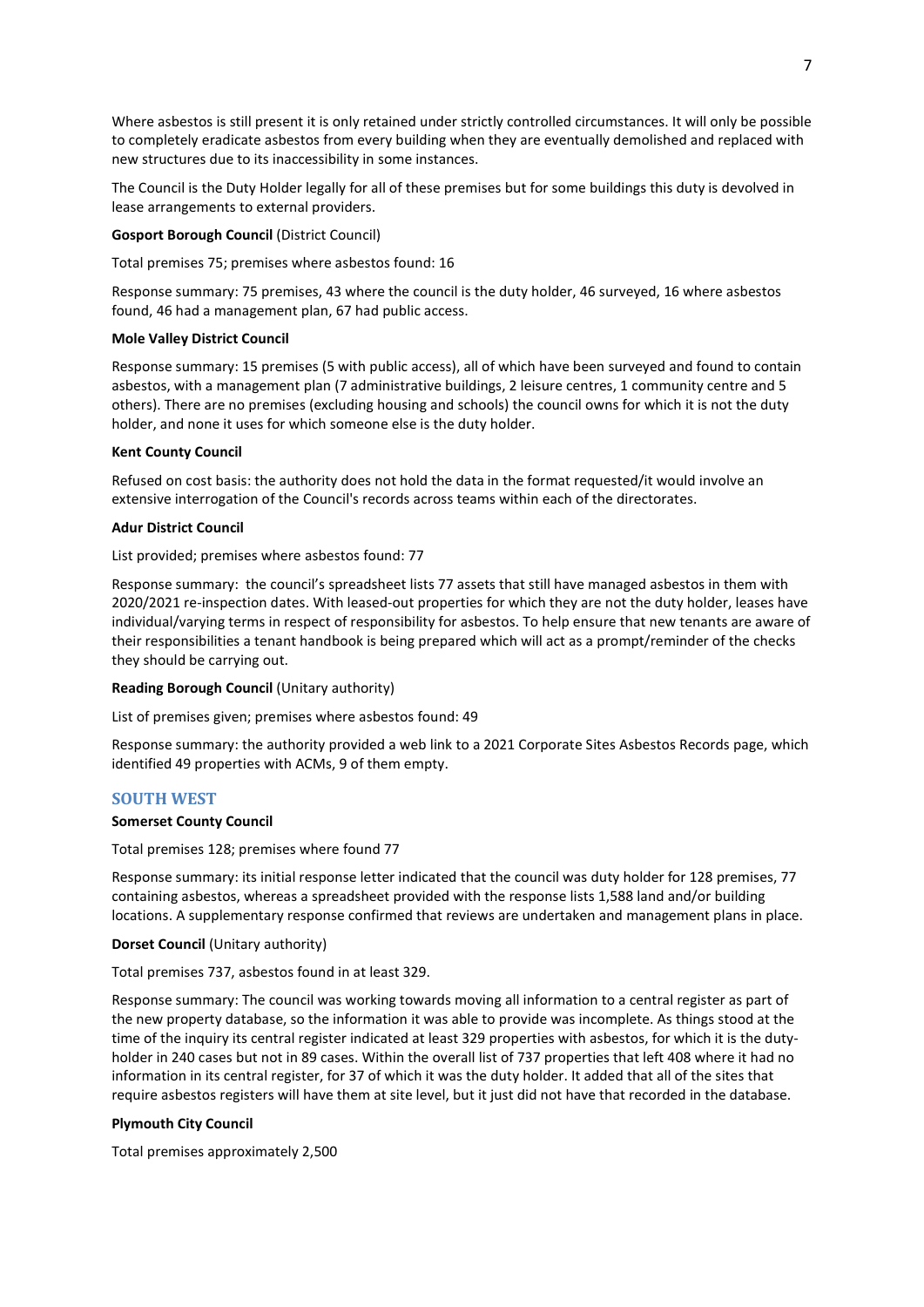Response summary: refusal based on cost, in essence, it has 2,500 'premises' of which circa 150 are buildings, but others which are not buildings might also contain asbestos (this figure only covers premises listed under Facilities Management, it does not include the commercial properties which are managed under the Land and Property team). Records are kept at the premises/buildings, and each record would need to be inspected in order to provide the requested information.

## Cotswold District Council

List of premises with asbestos given: 45

Response summary: the authority provided its Cotswold District Council Property Asbestos Register 2020, containing 45 property names and other details.

## Teignbridge District Council

List provided; premises where asbestos found: 78

Response summary: the list identifies 78 premises but some are multiple buildings (eg public toilets) hence the total could equally be recorded as 91. The list also indicates public access, survey and review dates.

## Bournemouth, Christchurch and Poole Council (Unitary authority)

Response summary: the authority was currently unable to provide a centralised response as it had recently evolved from three legacy councils and was working to bring together assets information. It said the majority of buildings prior to 2000 contain asbestos but differing surveys had been undertaken/management plans in place.

## WEST MIDLANDS

#### Staffordshire County Council

List provided, premises where asbestos found: 147

Response summary: the spreadsheet lists 147 properties with function, public access details and survey/inspection dates.

#### Worcestershire County Council

List provided; premises where asbestos found: 69

Response summary: the council's spreadsheet lists 69 premises, indicating use, access, risk assessment and management plan dates, and whether a tenant is the duty-holder.

#### Wolverhampton City Council

List provided, premises where asbestos found: 176 (including 94 with public access).

Response summary: premises uses range from car park (1) to cemeteries and crematoria (5), children's centres (6), community centres and hubs (15), day centres (3), depots (2), industrial (28), leased in (1), leased out (15), libraries (10), markets (3), museums/galleries/theatres (9), offices/admin buildings including the civic centre (10), parks/park buildings/playing fields (14), public conveniences (2), residential homes (3), resource centres (4), shops (7), sports centre and pools (1) and a training centre. 35 others were vacant, some due for demolition. The list included premises leased on a full repairing lease (for which the council is not the duty holder) and premises occupied or leased by the authority but owned by others. All asbestos management plans were currently being reviewed, during the implementation of a new asbestos management system.

## Table 4: The sample

The table provides more information about the sample used for the survey and the response rates achieved.

| Authorities in | <b>In</b> | In the $41$ – excludes one council | In the 31 - excludes some        | Not in |
|----------------|-----------|------------------------------------|----------------------------------|--------|
| England (as    | total     | that said it had not received the  | councils who did not provide the | the 42 |
| counted in     |           | reguest                            | requested information e.g. on    | sample |
| the survey)    |           |                                    | cost or availability grounds     |        |